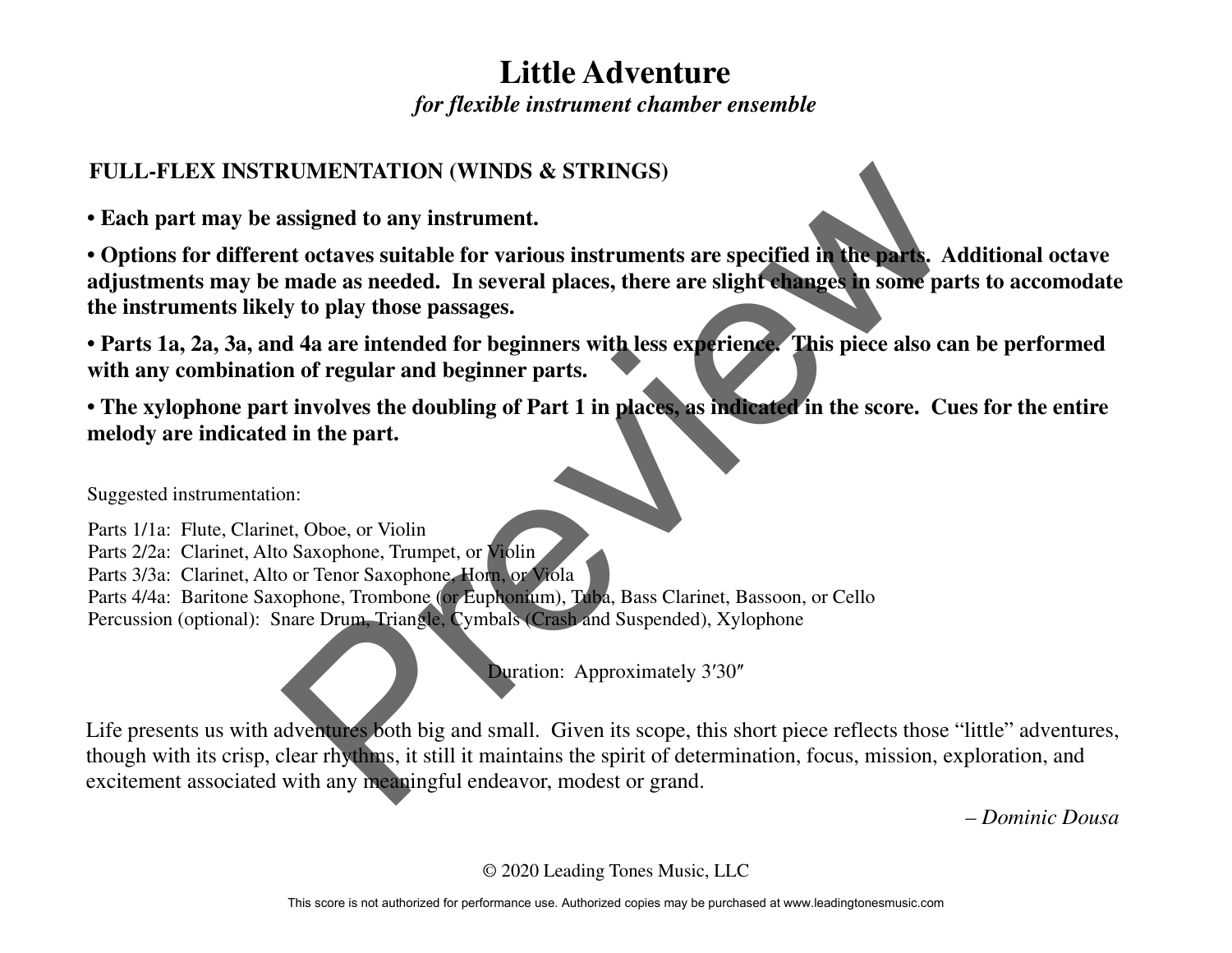

Dominic Dousa



**With energy (** $\sqrt{ }$  **= c. 108)** 

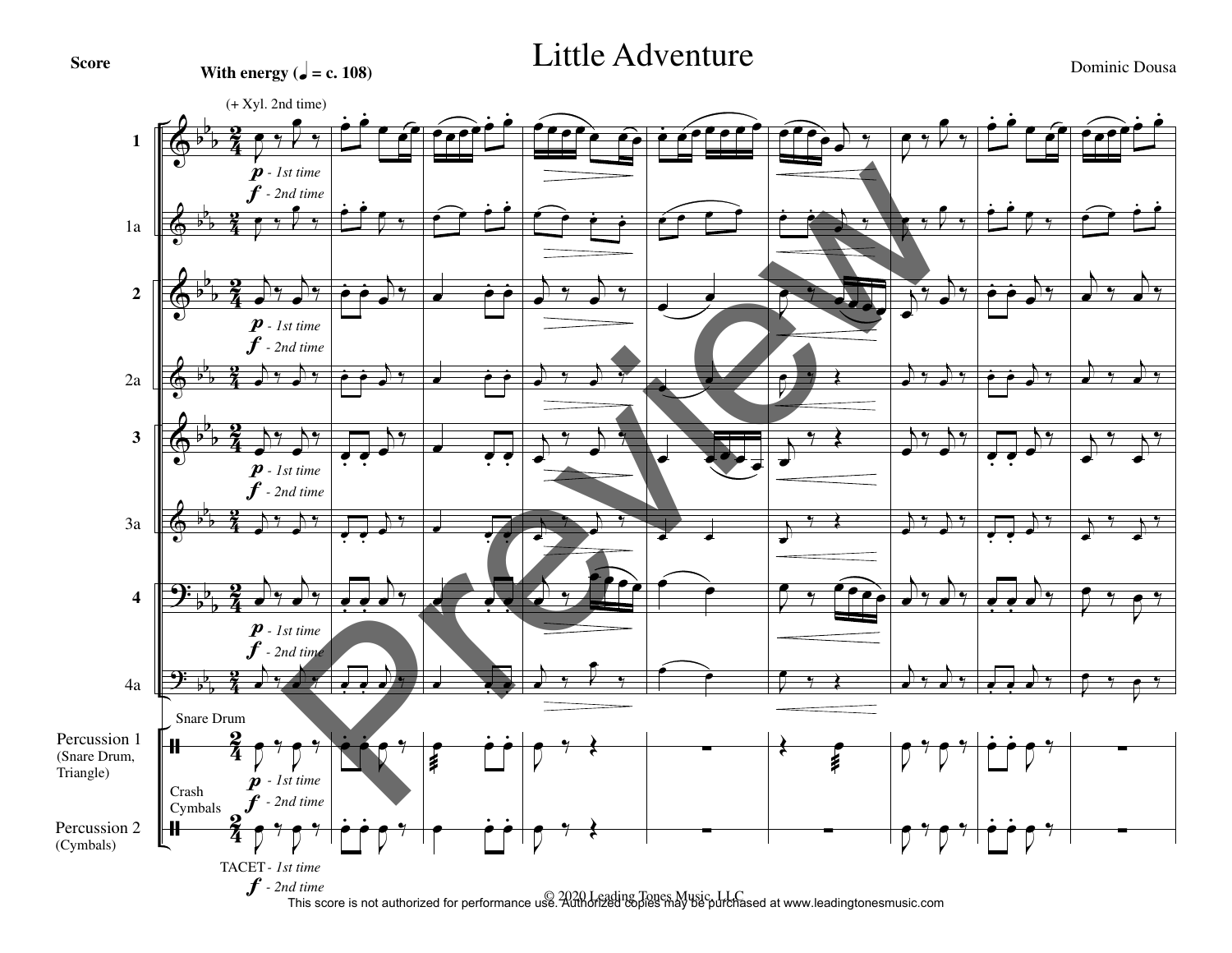

Dousa, Little Adventure, p. 3<br>This score is not authorized for performance use. Authorized copies may be purchased at www.leadingtonesmusic.com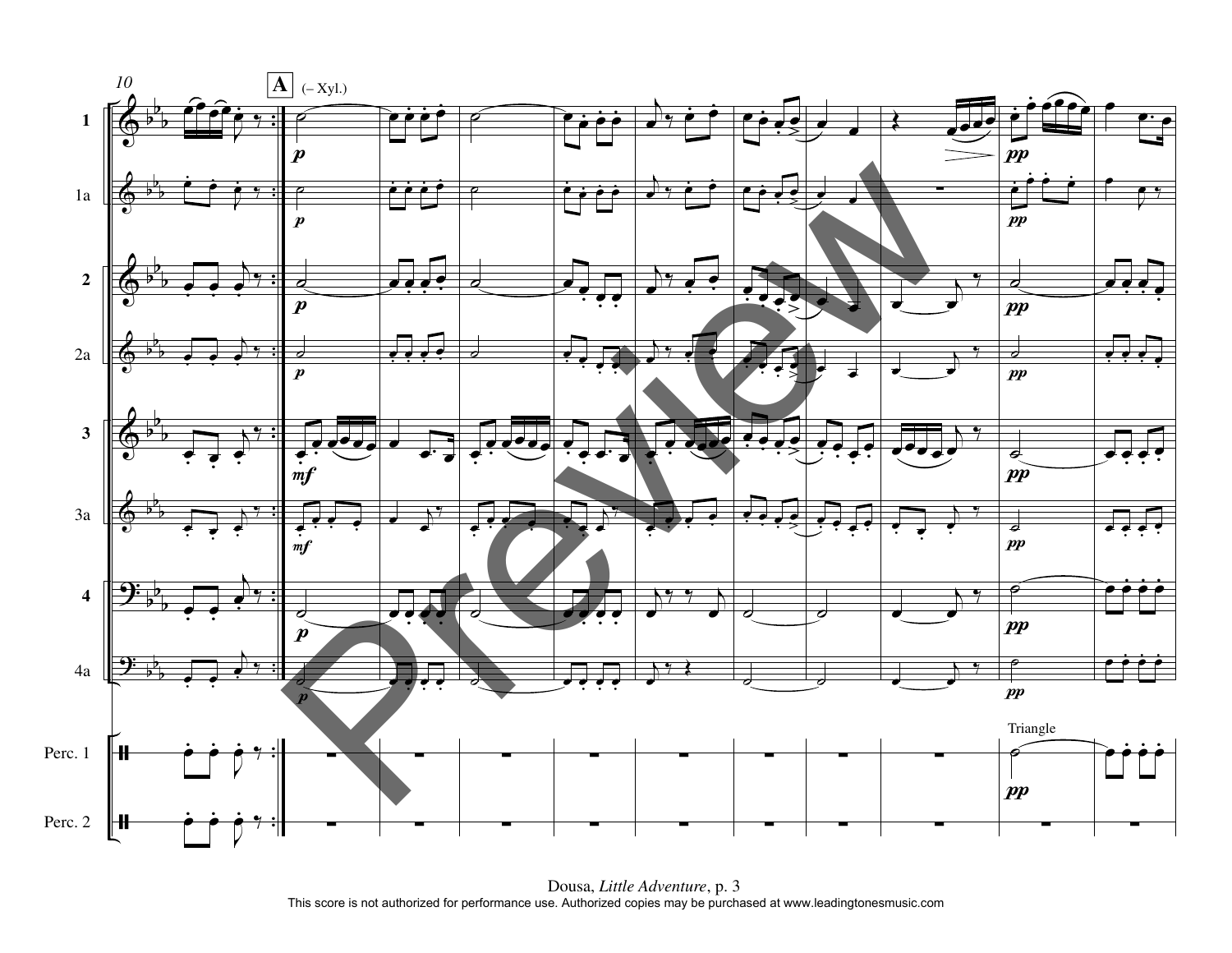

Dousa, *Little Adventure*, p. 4 This score is not authorized for performance use. Authorized copies may be purchased at www.leadingtonesmusic.com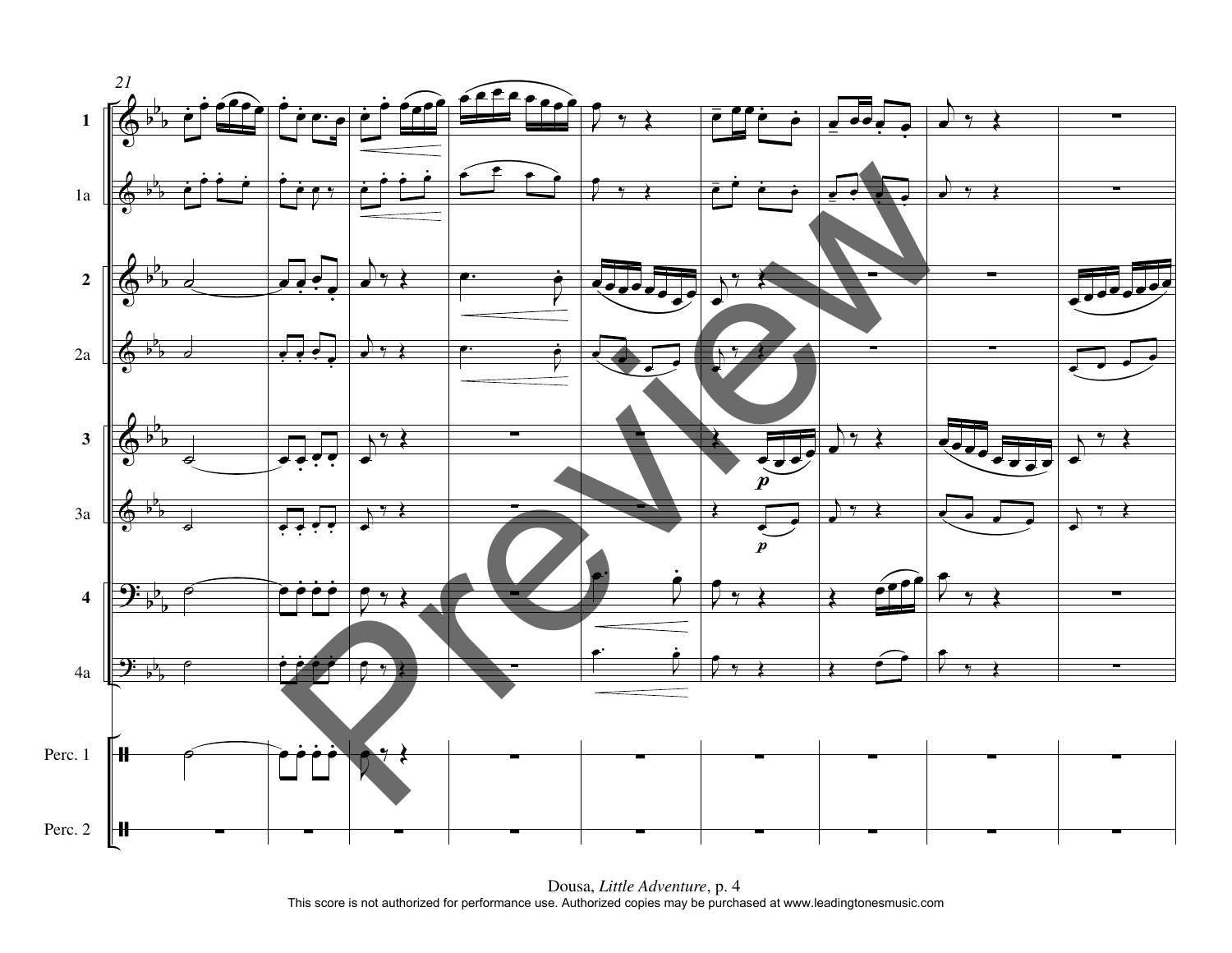

Dousa, *Little Adventure*, p. 5 This score is not authorized for performance use. Authorized copies may be purchased at www.leadingtonesmusic.com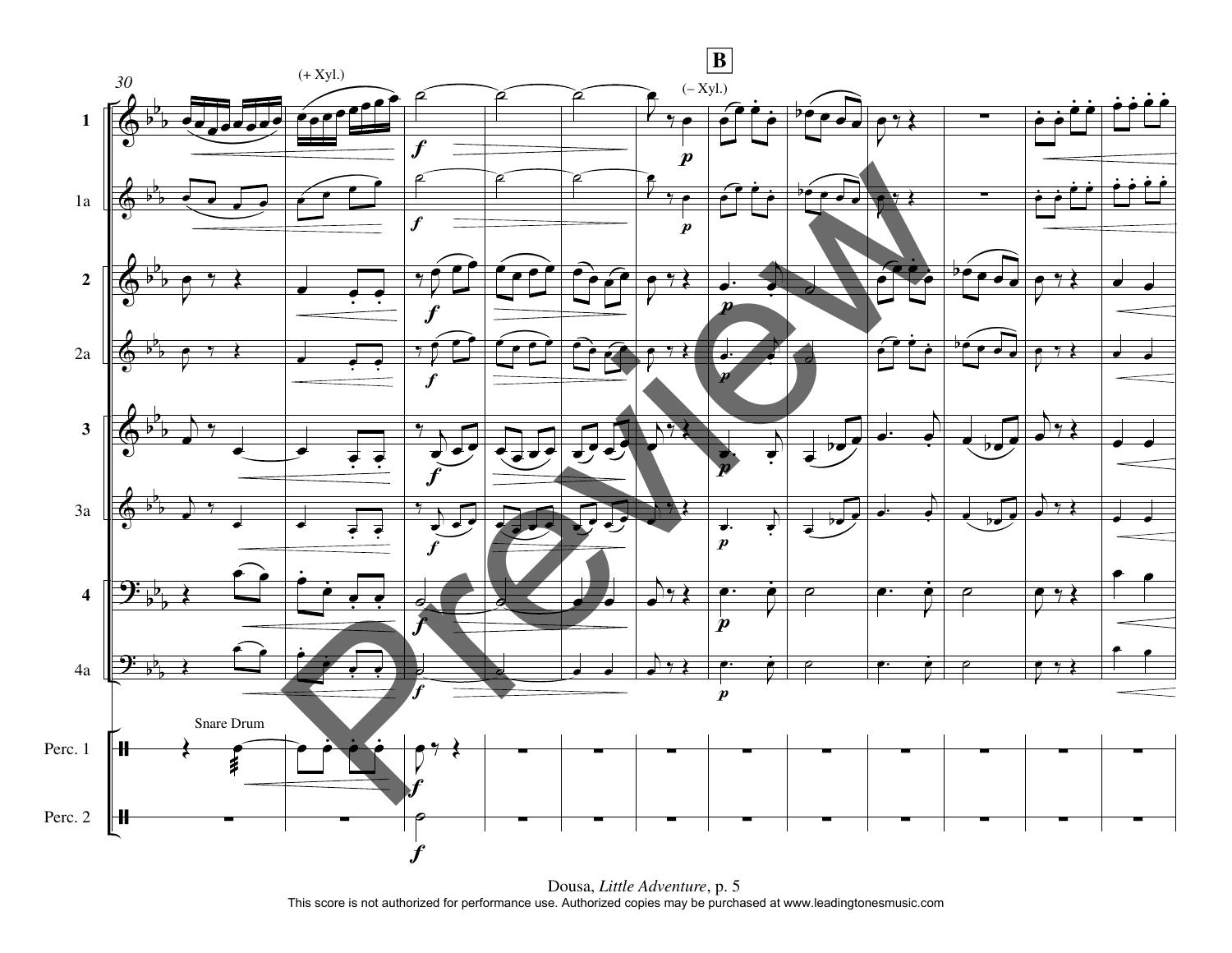

Dousa, *Little Adventure*, p. 6 This score is not authorized for performance use. Authorized copies may be purchased at www.leadingtonesmusic.com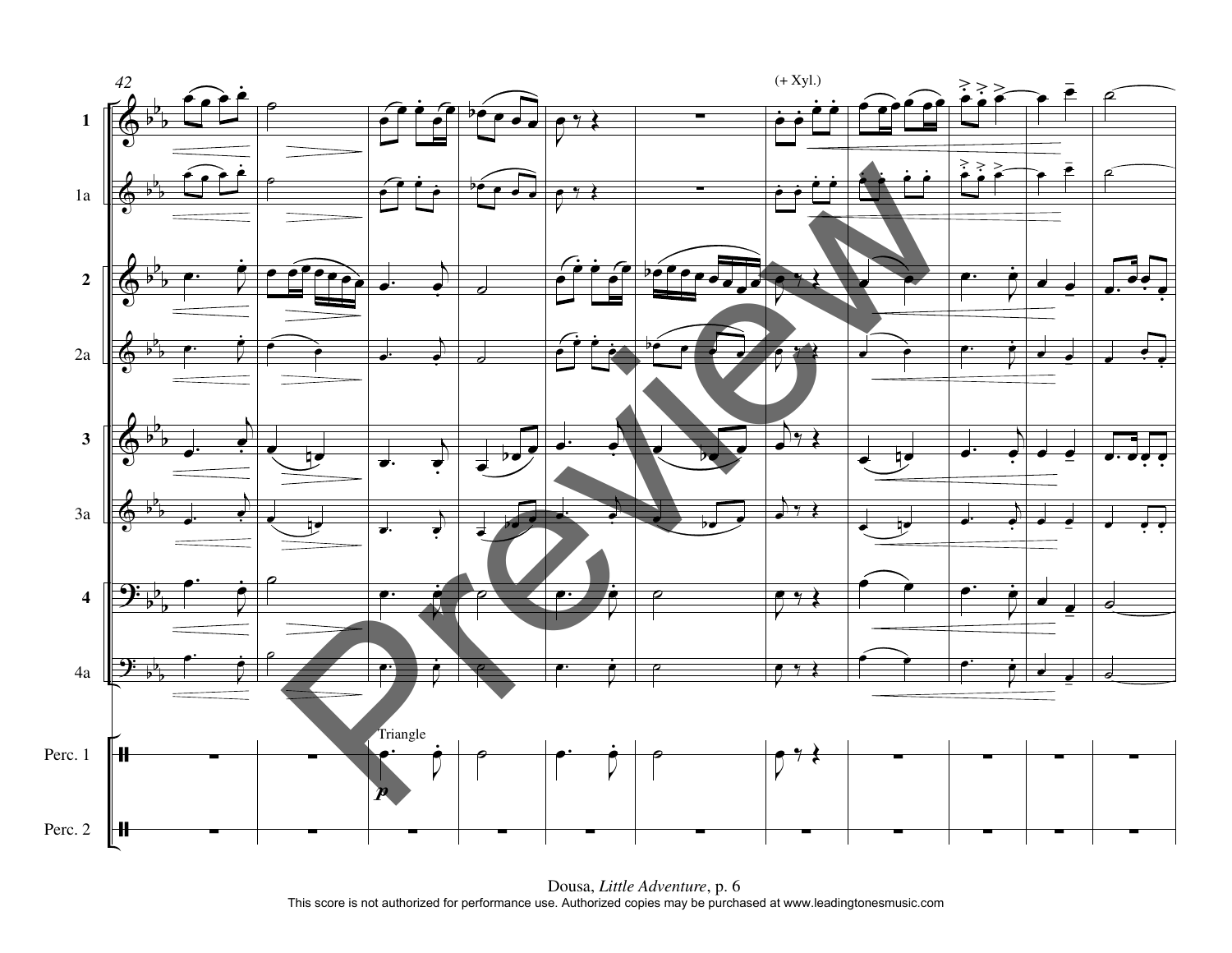

Dousa, *Little Adventure*, p. 7 This score is not authorized for performance use. Authorized copies may be purchased at www.leadingtonesmusic.com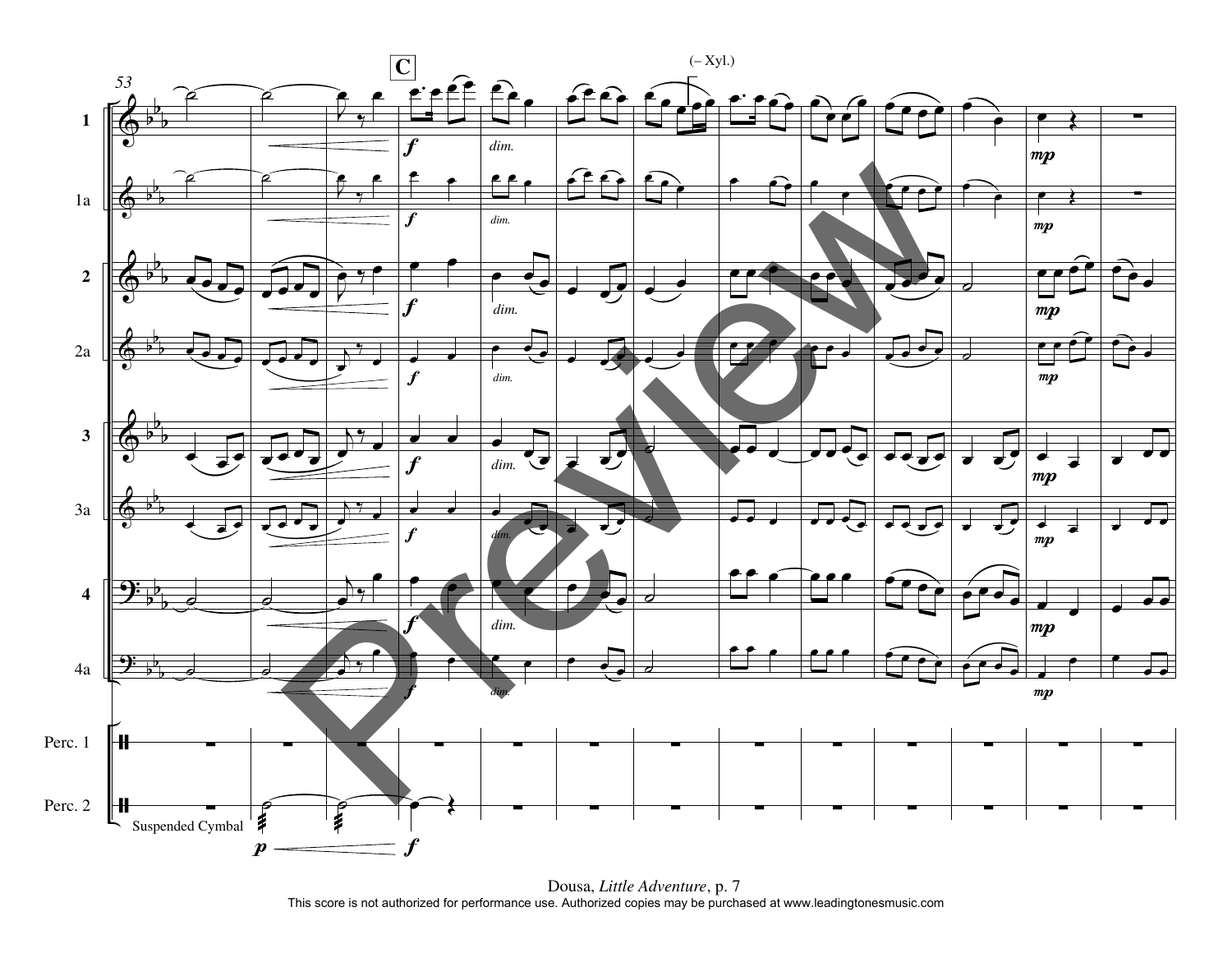

Dousa, *Little Adventure*, p. 8 This score is not authorized for performance use. Authorized copies may be purchased at www.leadingtonesmusic.com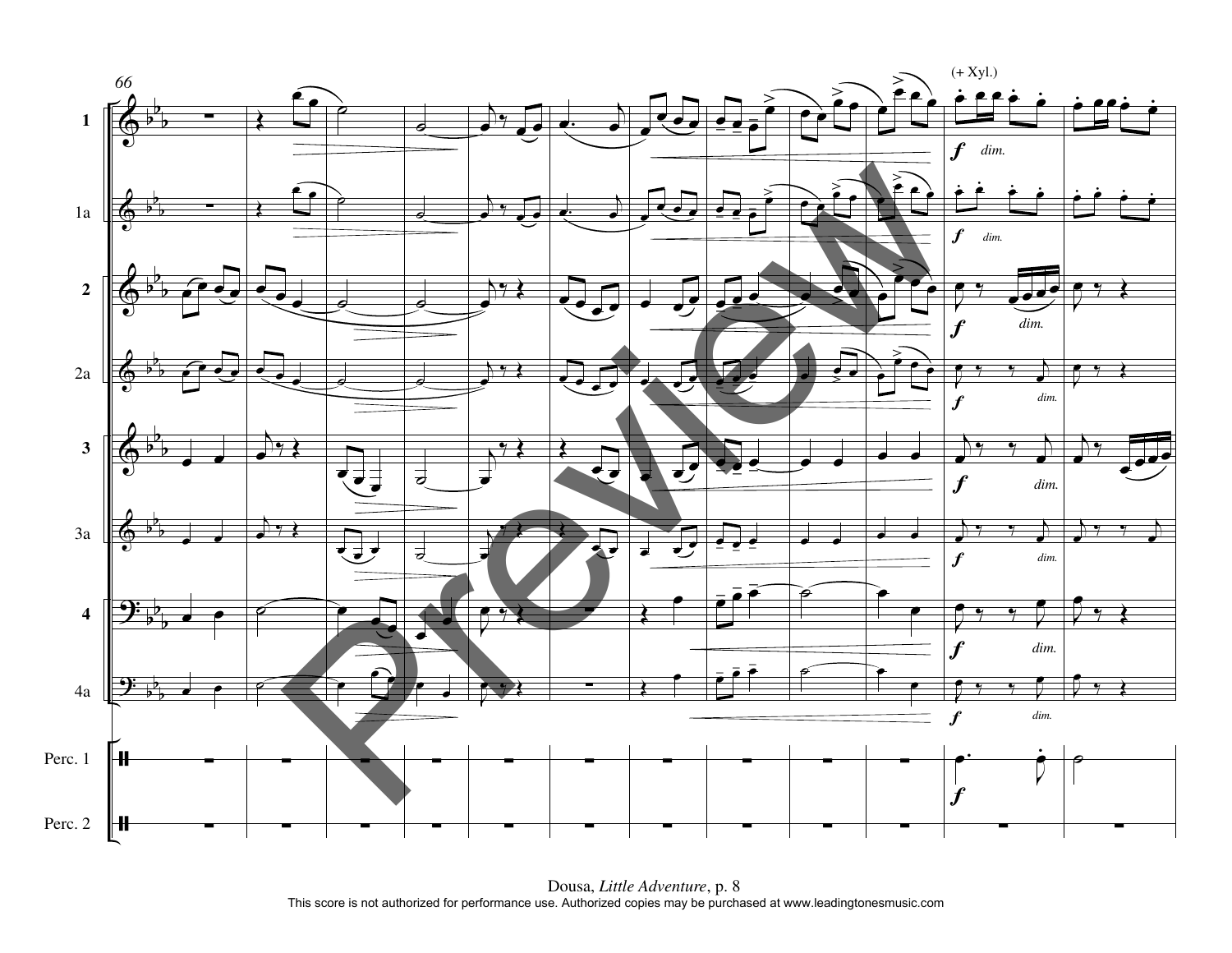

Dousa, *Little Adventure*, p. 9 This score is not authorized for performance use. Authorized copies may be purchased at www.leadingtonesmusic.com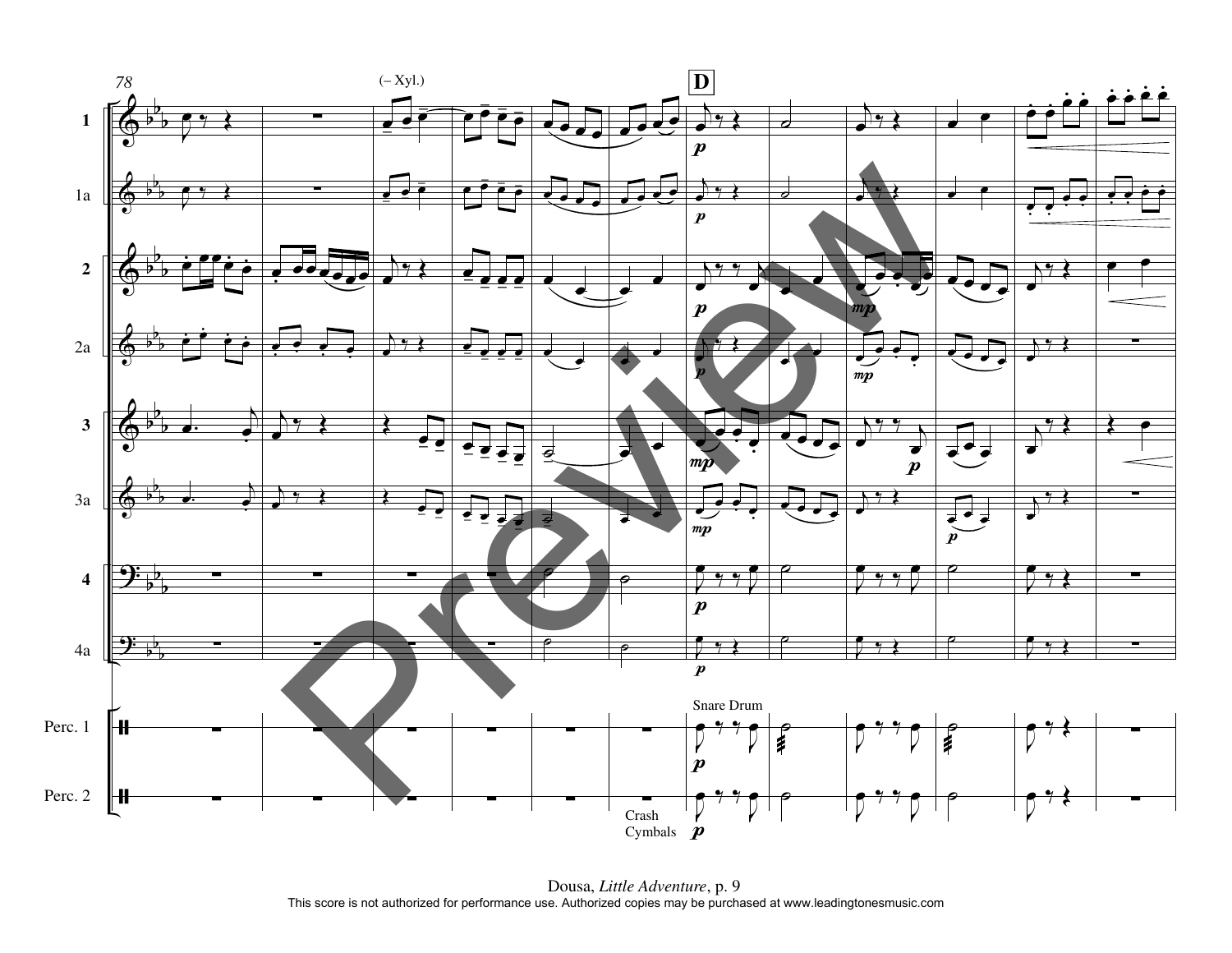

Dousa, *Little Adventure*, p. 10 This score is not authorized for performance use. Authorized copies may be purchased at www.leadingtonesmusic.com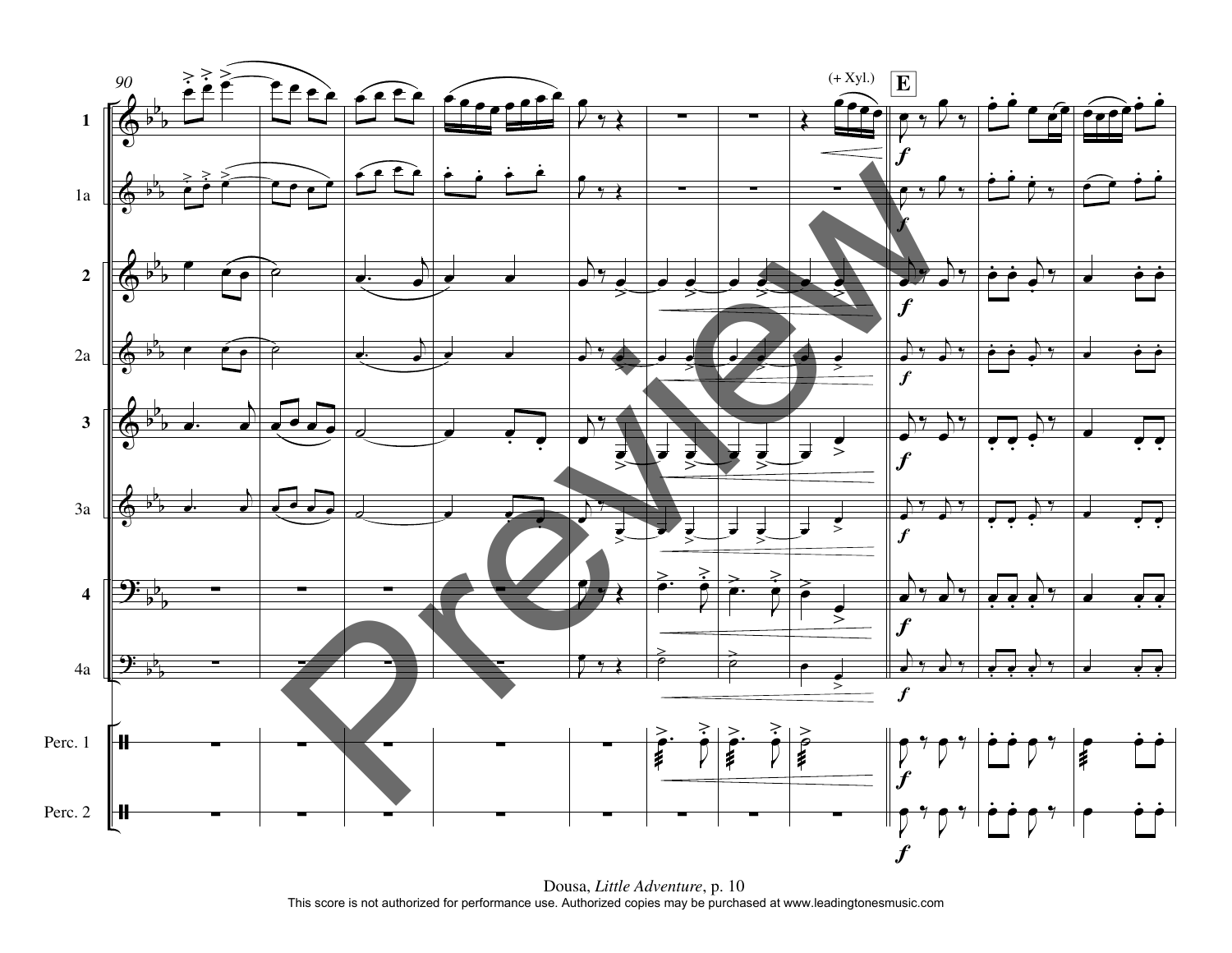

Dousa, *Little Adventure*, p. 11 This score is not authorized for performance use. Authorized copies may be purchased at www.leadingtonesmusic.com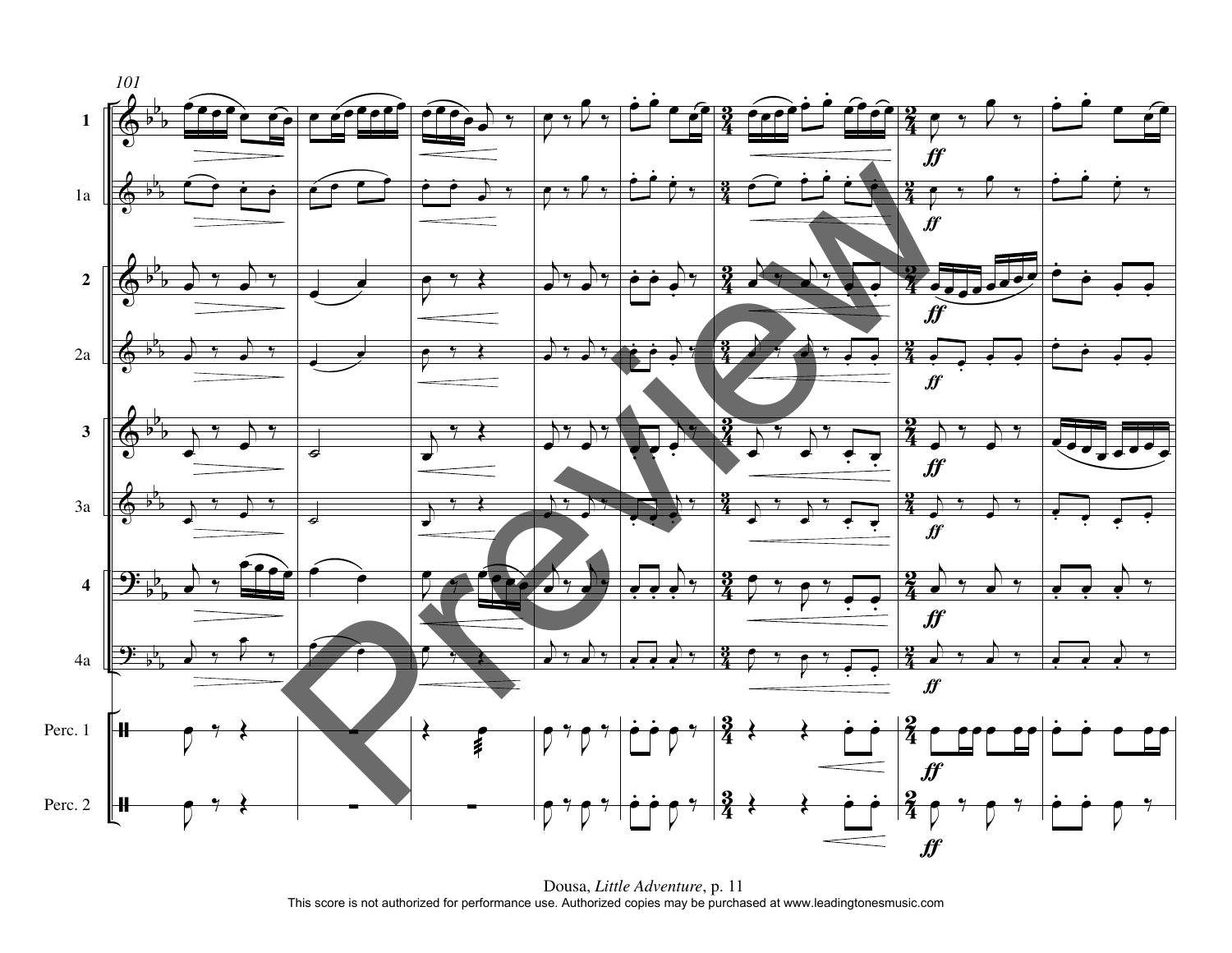

Dousa, Little Adventure, p. 12<br>This score is not authorized for performance use. Authorized copies may be purchased at www.leadingtonesmusic.com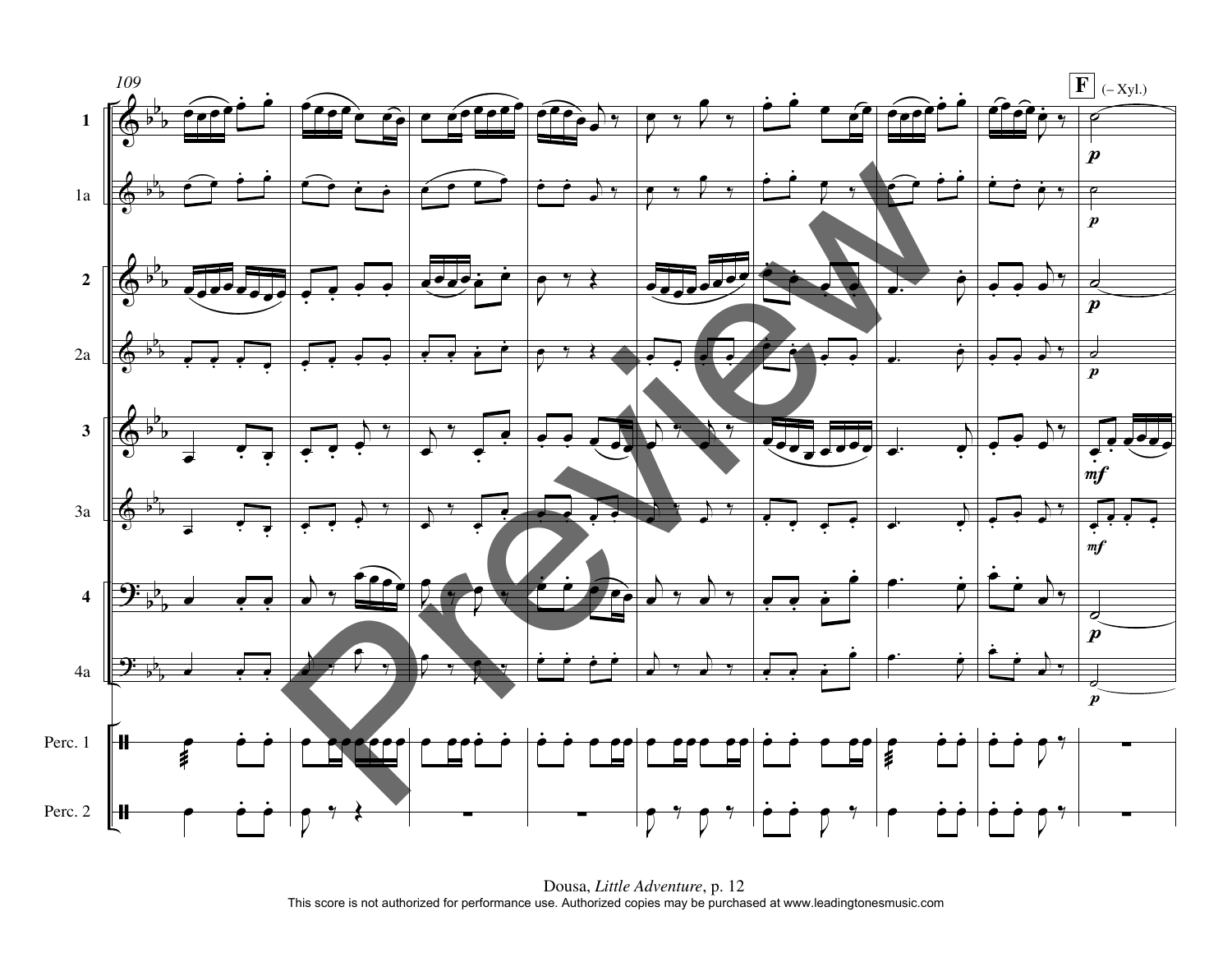

Dousa, Little Adventure, p. 13<br>This score is not authorized for performance use. Authorized copies may be purchased at www.leadingtonesmusic.com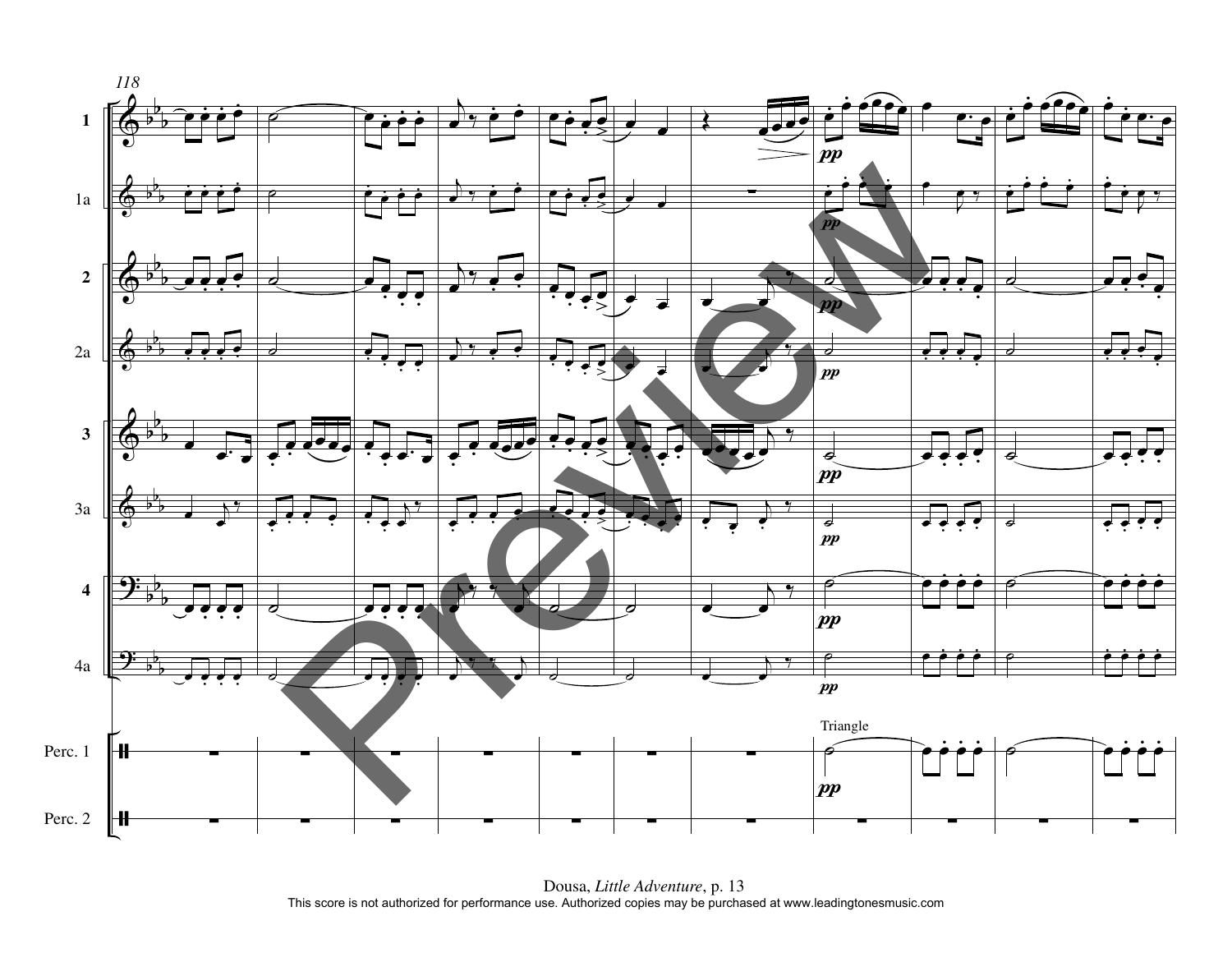

Dousa, *Little Adventure*, p. 14 This score is not authorized for performance use. Authorized copies may be purchased at www.leadingtonesmusic.com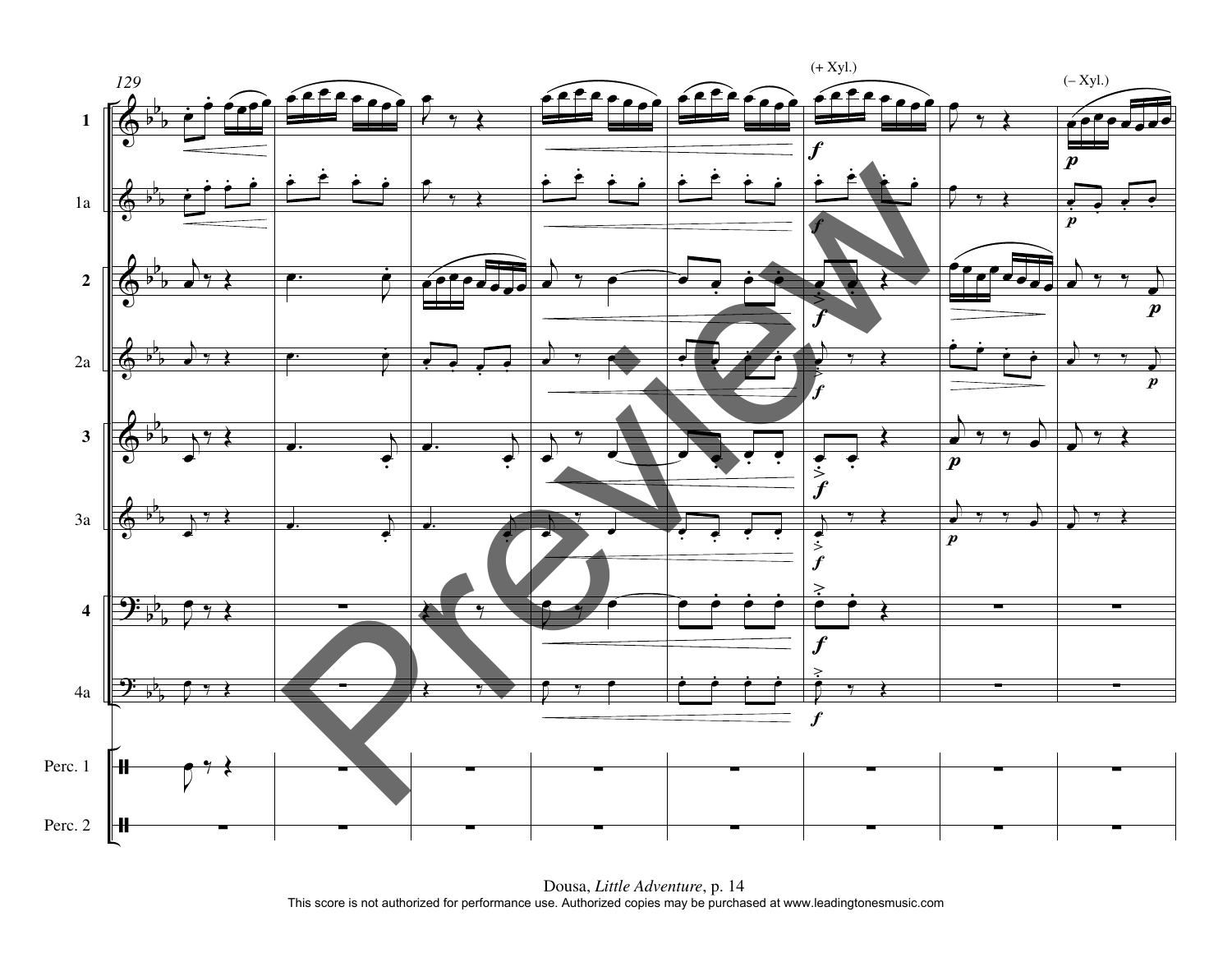

Dousa, *Little Adventure*, p. 15 This score is not authorized for performance use. Authorized copies may be purchased at www.leadingtonesmusic.com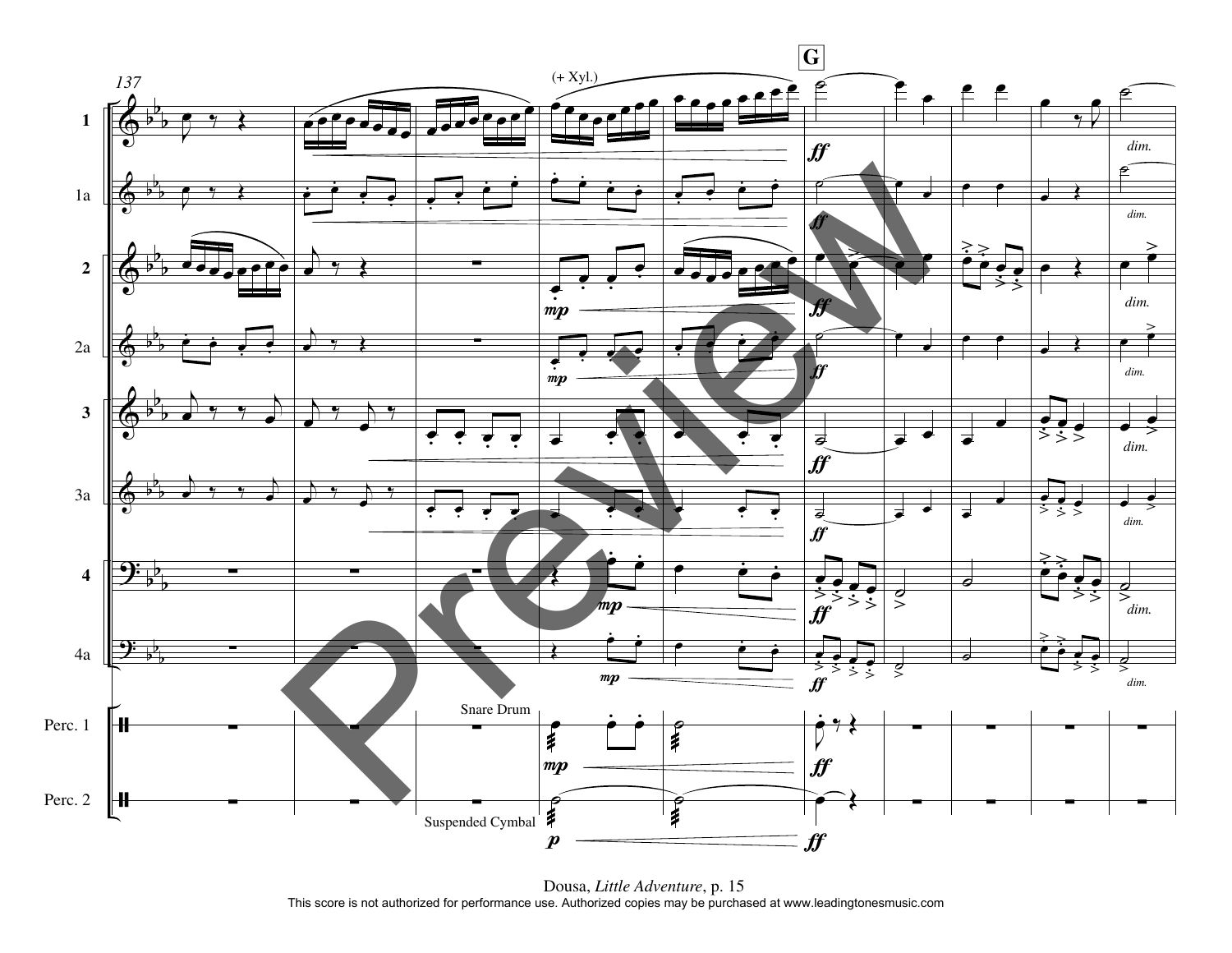

Dousa, *Little Adventure*, p. 16 This score is not authorized for performance use. Authorized copies may be purchased at www.leadingtonesmusic.com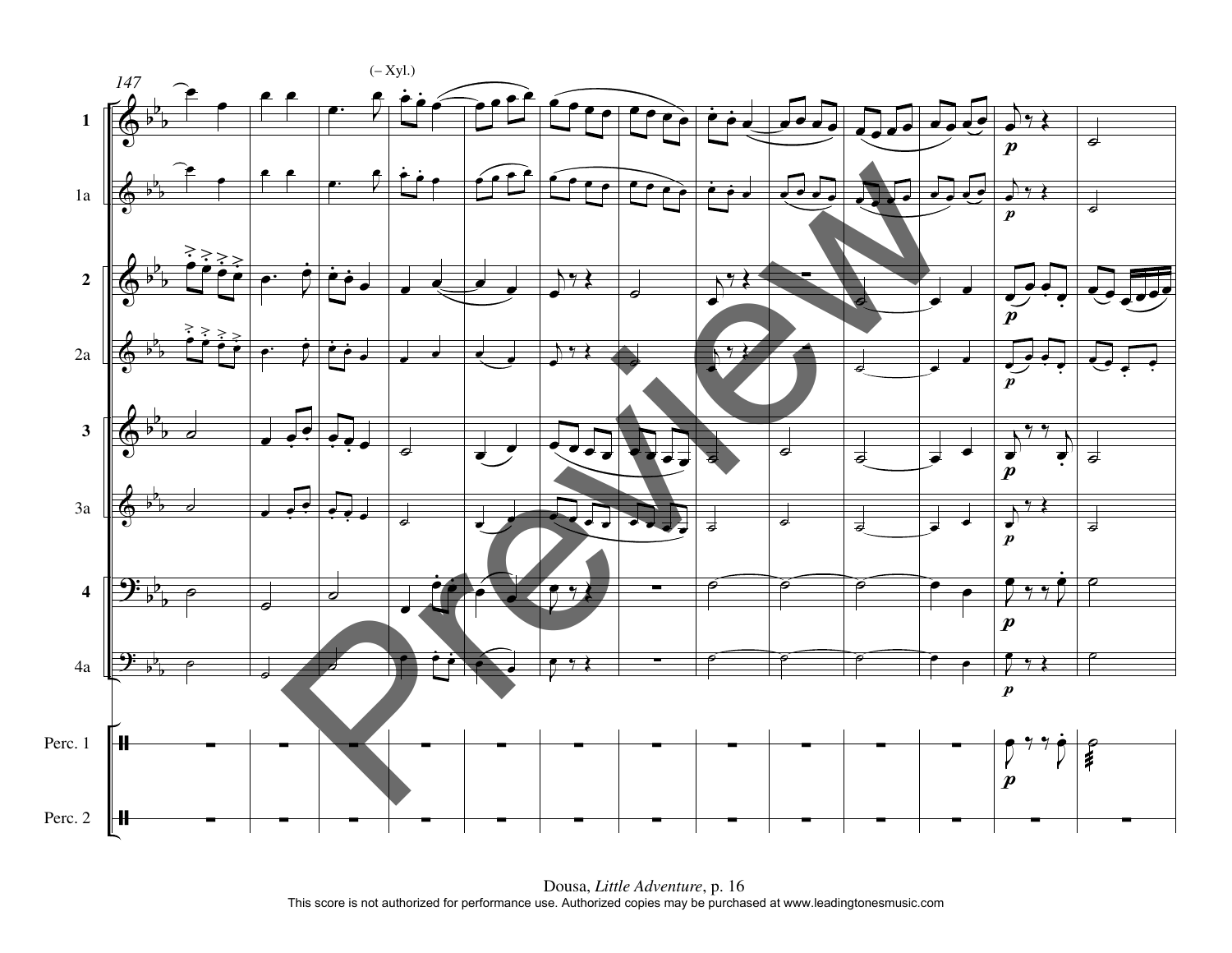

Dousa, *Little Adventure*, p. 17 This score is not authorized for performance use. Authorized copies may be purchased at www.leadingtonesmusic.com